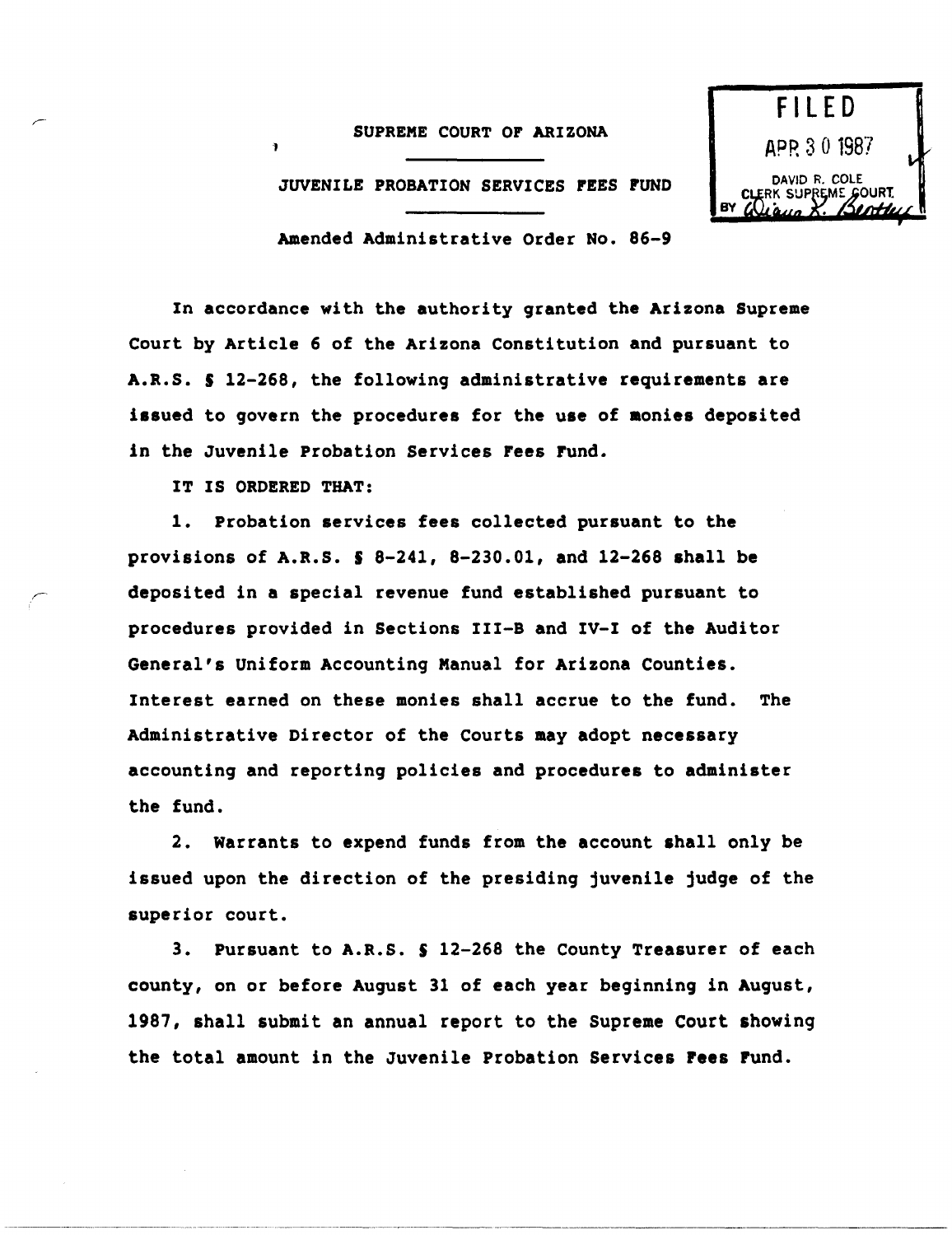4. Monies in the Juvenile Probation Services Fees Fund shall be expended primarily to pay for training, salaries, and employee related benefits of juvenile court personnel. During a fiscal year, not more than 30% of the fund may be expended to otherwise improve, maintain, or expand juvenile probation services.

S. On or before August 31 of each year the presiding juvenile judge of the superior court shall provide the Administrative Director of the courts with a statement on a form provided by the Administrative Director of the Courts which fully reflects all collections deposited into, expenditures from, and interest earned on the Juvenile Probation Services Fees Fund for the preceding fiscal year.

DATED AND ENTERED this  $30^{\circ}$  day of  $\frac{c}{\sqrt{2\pi}}$ , 1987, at the state Capitol in Phoenix, Arizona.

-----~------------

FOR THE COURT

 $\mathbf{z}$ FRANK X. GORDON, JR. Chief Justice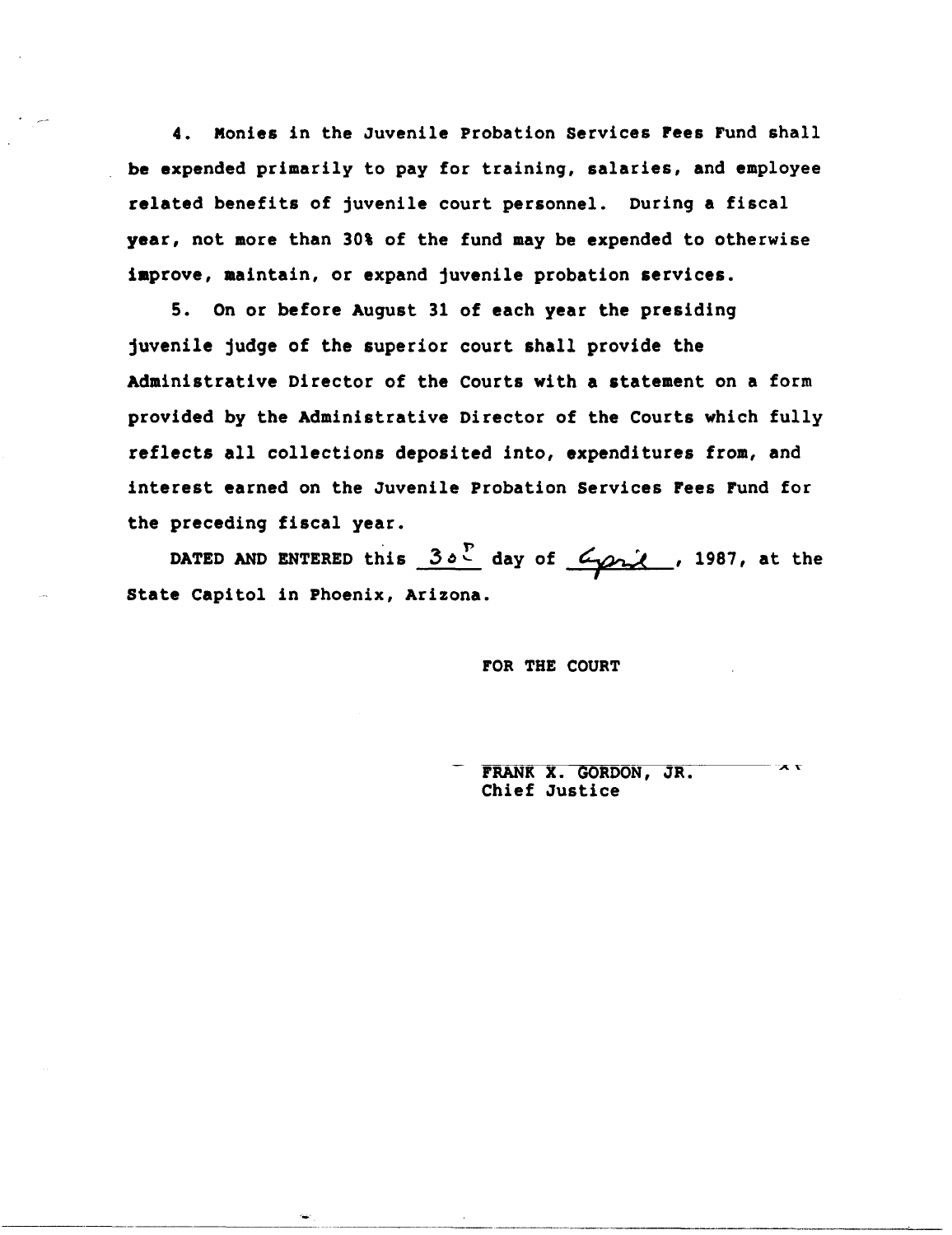$F \perp F D$ 007194886

IN THE SUPREME COURT OF THE STATE OF ARTZONA DAVID R. CULE

IN THE MATTER OF: ADMINISTRATIVE REQUIREMENTS FOR JUVENILE PROBATION SERVICES FEES FUND

ADMINISTRATIVE ORDER NO. 86- 9

BY

In accordance with the authority granted the Arizona Supreme Court by Article 6 of the Arizona Constitution and pursuant to A.R.S. S 12-268, it is Ordered that the following administrative requirements are issued to govern the procedures for the use of monies deposited in the Juvenile Probation Services Fund:

- A. Probation services fees collected pursuant to the provisions of A.R.S. **55** 8-241, 8-230.01, and 12-268 shall be deposited in a special revenue fund established pursuant to procedures provided in Sections III-B and IV-I of the Auditor General's Uniform Accounting Manual for Arizona Counties. Interest earned on these monies shall accrue to the fund. The Administrative Director of the Courts may adopt necessary accounting and reporting policies and procedures to administer the fund.
- B. warrants to expend funds from the account shall only be issued upon the direction of the presiding juvenile judge of the superior court.

 $-1-$